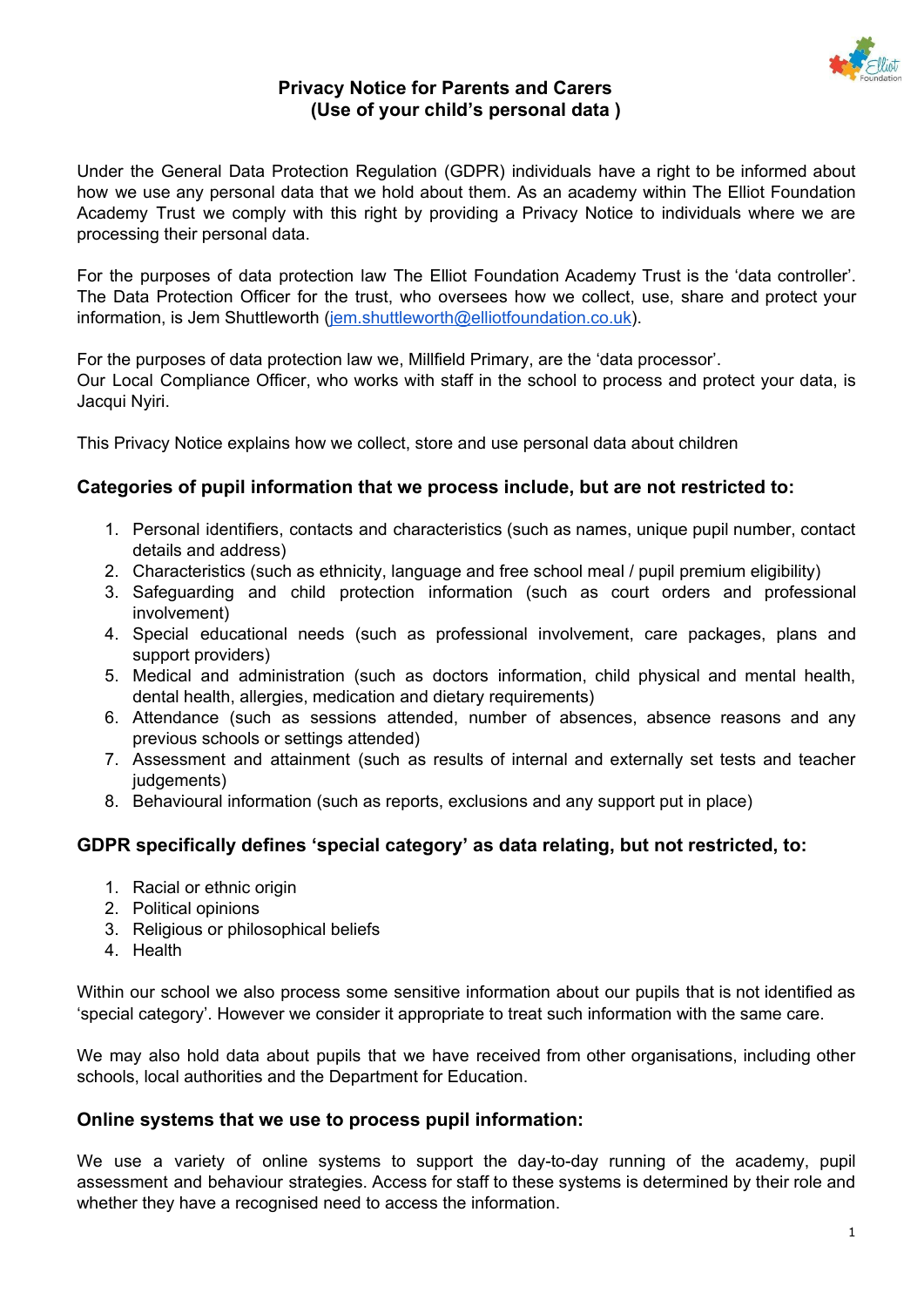

The systems listed below all hold and process personal pupil information.

- 1. ScholarPack and Assembly used for the day-to-day running of the academy and primarily hold pupil information
- 2. Google Drive a cloud based service that allows users to store and share files
- 3. My Concern safeguarding software and records system for educational settings

# **CCTV system that we use:**

We operate a CCTV system. This system is in operation 24 hours per day and runs on a 21 day loop. CCTV is in place to support security of the academy site. The system operated by the academy has no data storage facility and the images taken are overwritten after 21 days. If you require any further information regarding the CCTV system in operation, please contact Mrs Bidecant.

### **Why we collect and use personal data:**

We only collect and use pupils' personal data when the law allows us to.

We obtain pupil information via registration forms/medication forms/Common Transfer Files from previous schools/Child Protection Plans. We do this at the start of each academic year and as is required throughout the academic year.

While the majority of information we collect about pupils is mandatory, there is some information that can be provided voluntarily. Whenever we seek to collect information from you we make it clear whether providing it is mandatory or optional. If it is mandatory, we will explain the possible consequences of not complying.

Most commonly, we collect and process this pupil information where we need to perform an official task in the public interest and/or we need to comply with a legal obligation.

- 1. To protect and keep safe all pupils
- 2. To provide appropriate pastoral care
- 3. To support pupil learning
- 4. To monitor and report on pupil attainment and progress
- 5. To met the statutory duties placed upon us
- 6. To assess the quality of our services

Less commonly, we may also process pupils' personal data in situations where we have obtained consent to use it in a certain way and/or we need to protect the individual's vital interests (or someone else's interests).

Some of the reasons listed above overlap and there may be several grounds which justify our use of this data.

Where we have obtained consent to use pupils' personal data this consent can be withdrawn at any time. We will make this clear when we ask for consent, and explain how consent can be withdrawn.

We share news items on social media to celebrate pupil and academy achievements. Consent for sharing of images/videos and names of pupils on social media is sought from parents in advance. Consent for sharing these images may be withdrawn at any time. Parents are invited to follow the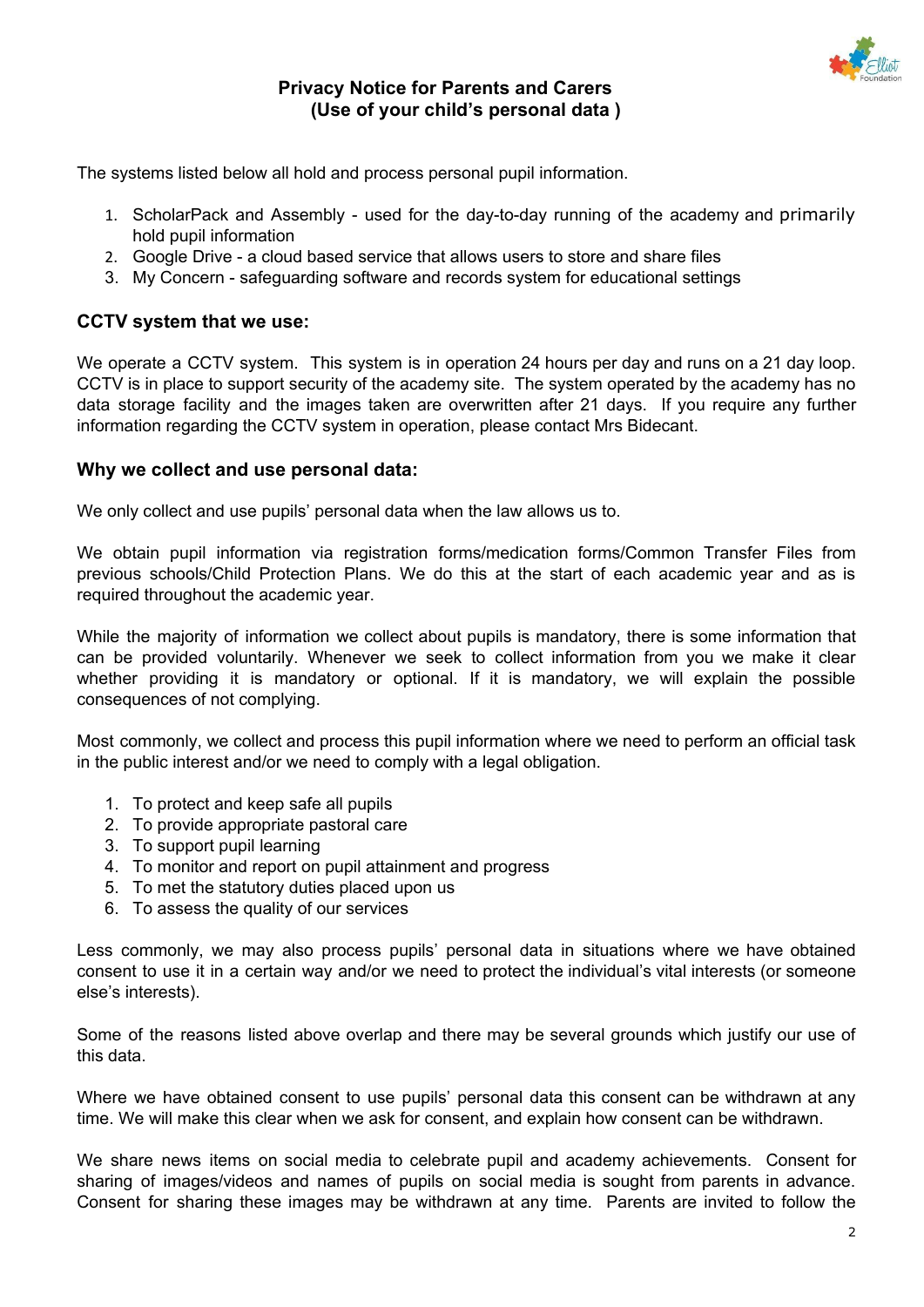

academy twitter and facebook accounts but do this through their own choice. These social media accounts are not for marketing purposes, and are solely to communicate upcoming events, news and celebrations. Parents can withdraw from the academy twitter and facebook feeds at any time by clicking 'unfollow'.

### **How we store this data:**

We keep personal information about pupils securely for the duration of time they are on-roll. The pupil files are then transferred to the pupil's next education setting (either to the next primary school or the pupil's secondary school).

However, specific pupil information is retained if the pupil has been involved with a Child Protection concern, has identified Special Educational Needs or has been involved in a reported accident. In these cases, personal pupil information is held securely for 25 years from the birth date of the pupil. The Elliot Foundation Academy Trust retains data about pupils in line with statutory timeframes and no longer than is necessary.

#### **Who we share this data with:**

We do not share information about pupils with any third party without consent unless the law and our policies allow us to do so.

Where it is legally required or necessary (and it complies with data protection law) we may share personal information about pupils with:

- 1. Schools that the pupil's attend after leaving the academy
- 2. Our Local Authority
- 3. Examining Bodies and our regulator, Ofsted
- 4. The Department for Education (DfE)
- 5. National Health Service (NHS) and their commissioned health services
- 6. Child and Adolescent Mental Health Service (CAMHS)
- 7. Cambridgeshire SEN/Inclusion Support Services
- 8. Social Services and other social welfare organisations
- 9. The Elliot Foundation Academies Trust
- 10. Police forces, courts and tribunals
- 11. Trip locations (such as swimming pools etc) to support accessibility and health and safety
- 12. Suppliers and service providers to enable them to provide the service we, or the trust, have contracted them for

Please note that during the coronavirus public health emergency data will be shared with agencies such as Public Health England and Track and Trace in the interests of public health. On this basis it is not necessary to seek consent of individuals to process the data. We will not share the names of people with coronavirus unless essential to protect others.

#### **The National Pupil Database**

We are required to provide information about pupils to the Department for Education as part of statutory data collections such as the school census.

Some of this information is then stored in the National Pupil Database (NPD) which is owned and managed by the Department and provides evidence on school performance to inform research.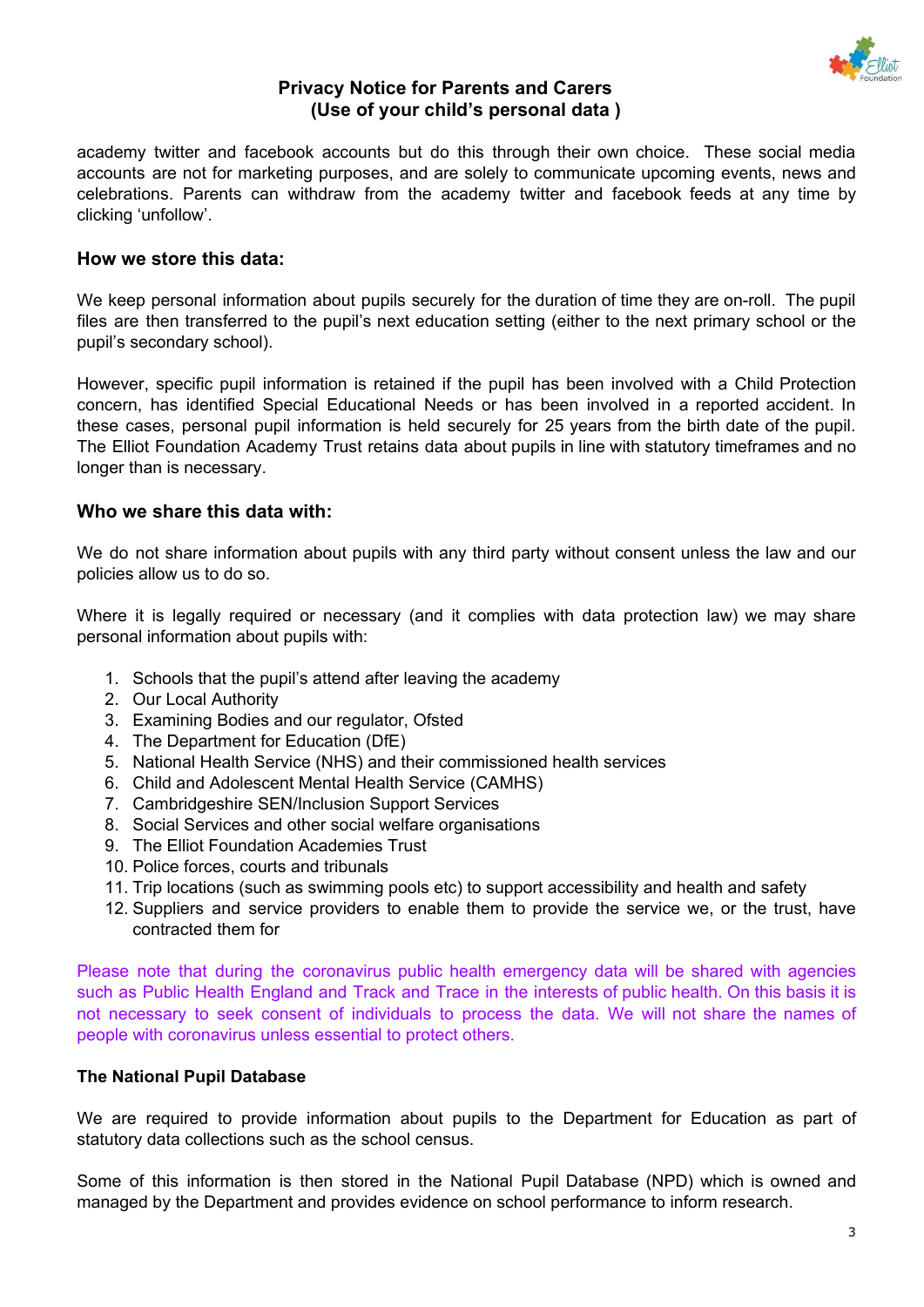

The database is held electronically so it can easily be turned into statistics. The information is securely collected from a range of sources including schools, local authorities and exam boards.

The Department may share information from the NPD with other organisations which promote children's education or wellbeing in England. Such organisations must agree to strict terms and conditions about how they will use the data.

For more information please contact the Department - <https://www.gov.uk/contact-dfe>

### **Requesting access to your child's personal information:**

Individuals have a right to make a 'subject access request' (SAR) to gain access to personal information that the school holds about them.

Parents/carers can make a request with respect to your child's data where the child is not considered mature enough to understand their rights over their own data (usually under the age of 12).

If you make a SAR, and if we do hold information about your child, we will:

- 1. Give you a description of it
- 2. Tell you why we are holding and processing it, and how long we will keep it for
- 3. Explain where we got it from, if not from you or your child
- 4. Tell you who it has been, or will be, shared with
- 5. Let you know whether any automated decision-making (by a computer or machine, rather than by a person) is being applied to the data, and any consequences of this
- 6. Give you a copy of the information in an intelligible form

To make a request for your child's personal information, or be given access to your child's educational record, please contact Jacqui Nyiri (Local Compliance Officer).

SARs must be made in writing. If you cannot make a request in writing, please contact the Local Compliance Officer as they will be able to support you with making a request.

We will not charge for carrying out a SAR unless the request is 'excessive' or a copy of information that has already been given. SARs may take up to one month to action.

#### **Other rights:**

Under GDPR individuals have certain rights regarding how their personal data is used and kept safe, including the right to:

- 1. Object to the use of personal data if likely to cause, or is causing, damage or distress
- 2. Prevent processing for the purpose of direct marketing
- 3. Object to decisions being taken by automated means
- 4. In certain circumstances, have inaccurate personal information rectified, blocked, erased or destroyed
- 5. Claim compensation for damages caused by a breach of the General Data Protection Regulations

To exercise any of these rights please contact the Data Protection Officer for the trust [jem.shuttleworth@elliotfoundation.co.uk](mailto:jem.shuttleworth@elliotfoundation.co.uk)